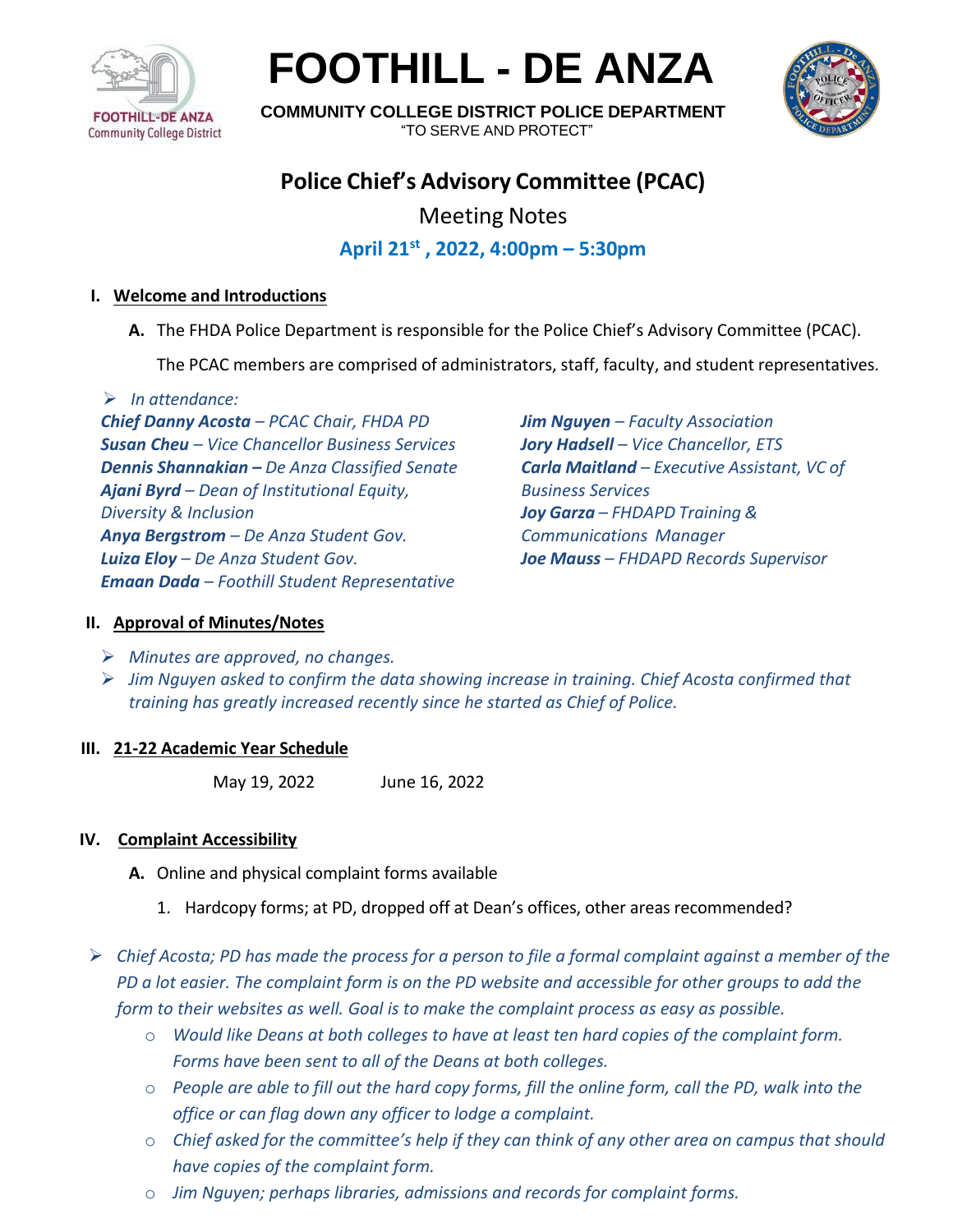"TO SERVE AND PROTECT"

#### **V. Cameras and LPR's**

- **A.** Cost and product analysis and comparison.
- **B.** Campus cameras, Verkada, Entrance LPR (License Plate Reader), Flock or Rekor
- ➢ *Chief Acosta; There have been a series of vandalisms at Foothill. Three incidents in a two-week period. Both college President's have been asking about cameras and getting cameras installed. If cameras had been present, these crimes would have been much easier to solve.*
	- o *At the request of College Presidents and Chancellor's Office, the PD is going to start a pilot program for security cameras and License Plate Readers (LPRs).*
	- o *One of the most frequently asked questions from students is "check the cameras" when in actuality there are no cameras.*
	- o *West Valley College had more than 30 break-ins in the past couple of months. These groups are known to go from campus to campus.*
	- o *Chief Acosta will have more information on how many cameras and their locations as well as a draft of a new policy by next month's meeting.*
- ➢ *Jim Nguyen asked where the cameras would be placed.* 
	- o *Chief Acosta; the cameras will 'passive' and placed in public areas. PSEC is the area that was vandalized at Foothill, so that would be an area PD will look to have covered. Areas on campus that are high traffic with a lot of people passing through.*
- ➢ *Chief Acosta; Los Altos Hills just implemented an LPR program a couple of months ago. Cupertino is also looking at a similar program if they have not already done so. Los Altos Hills had a "hit" on a stolen car involved in a car-jacking on the third day of their LPR program. The Santa Clara County Sheriff's Office was able to locate the car and took the suspects into custody based off of the LPR data.*
	- o *LPRs at Foothill is a pilot program. Cameras would capture vehicle images as they come and go from campus.*

## **VI. Training and RSVP's**

**A.** Implicit Bias, Racial Profiling, Procedural Justice, Cultural Diversity (free) Training

➢**Tuesday, May 24th**, 8am - 5pm: **Foothill**, Toyon Room ➢**Wednesday, May 25th**, 8am - 5pm: **DeAnza**, Conference Room A Campus

- 1. Attendees: Police department with college administrators, faculty, staff, PCAC and team of POST certified instructors.
- 2. Course Description:

*The Principled Policing approach emphasizes the tenets of 1. Show respect, 2. Give Voice (listening), 3. Be neutral and 4. Build trust (Procedural Justice) while also addressing the common implicit biases that can be barriers to these approaches (Implicit Bias can compromise our community banks and can compromise our officer safety). Law*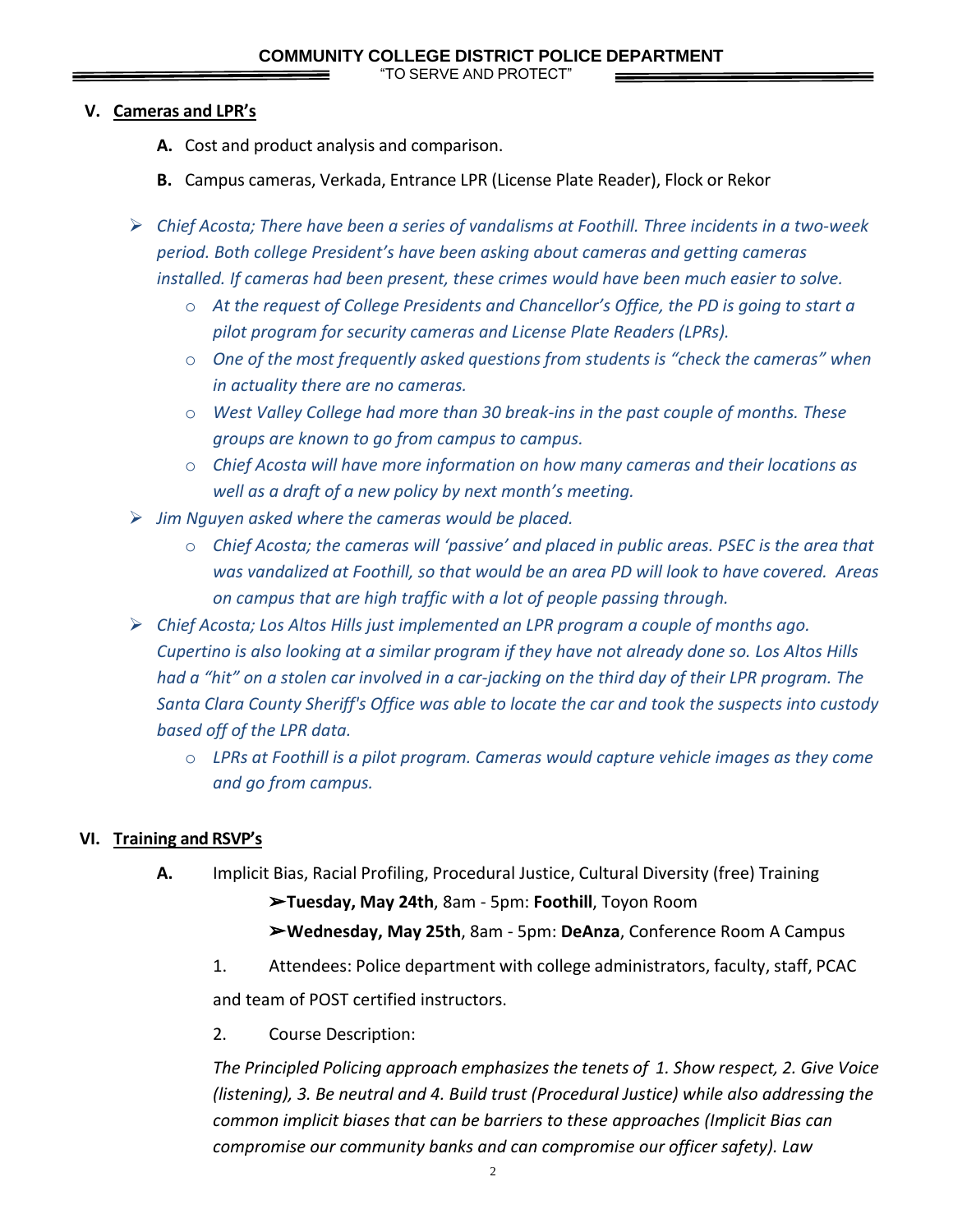## **COMMUNITY COLLEGE DISTRICT POLICE DEPARTMENT**

"TO SERVE AND PROTECT"

*enforcement can improve trust and relationships between agencies and their communities by using these principles to evaluate their policies, procedures, and training within their departments. In addition, developing an understanding of these two concepts will enable law enforcement to improve safety and well-being for the public and law enforcement officers alike. The course covers instruction in "Principled Policing: Procedural Justice & Implicit Bias".*

- ➢ *Joy Garza; upcoming Principled Policing unique training opportunity FHDA Police Department is hosting. Sworn and non-sworn members of the FHDA Police Department will be attending along with PCAC members, administrators, faculty, and staff. RSVP to Joy Garza required. There are still spaces available for this training. A good opportunity for both law enforcement and the public to be involved in the learning process. The primary focus is for PCAC members, then college administrators, faculty and students depending on space availability.*
- ➢ *Chief Acosta; is excited for this training and is a big fan of Civilian Academies that help show the public what training is done by PD.*
- ➢ *Jim Nguyen confirmed that he will be attending and asked if civilians would be trained along side with Police Officers. Chief Acosta confirmed yes. Jim asked how many members of the Police Department would be attending the training. Joy advised the participants are split about 50/50 between Police representatives and the college community, however due to small size of the PD, there may be more members of the public attending.*
- ➢ *Jim asked if there were any members of the administration that the PD would like to see at the trainings and if he could help by reaching out to them.*
- ➢ *Chief Acosta; will send invitations to administrators after all members of PCAC committee have been notified and reminded. Joy will be sending out more reminders in the coming weeks.*

#### **VII. FHDA PD Community Forum**

- **A.** First forum; 5 weeks into Fall 2022 at De Anza on a Tuesday or Wednesday
- **B.** Objectives
	- 1. Build dialogue and trust between the community and police department
	- 2. Build and maintain partnerships, continuous working relationships
	- 3. Open and effective communication to address various concerns
	- 4. Welcome college community groups and members opportunities to learn about latest projects, programs, ask questions and give feedback.
- **C.** Frequency, Moderator, One topic at a time
- ➢ *Chief Acosta; in the process of scheduling the first forum. Currently looking at around the 5th week of the Fall 2022 quarter at De Anza College. The second forum will be held at Foothill College the following quarter. Would like to have a set topic of discussion with a moderator. Ask*